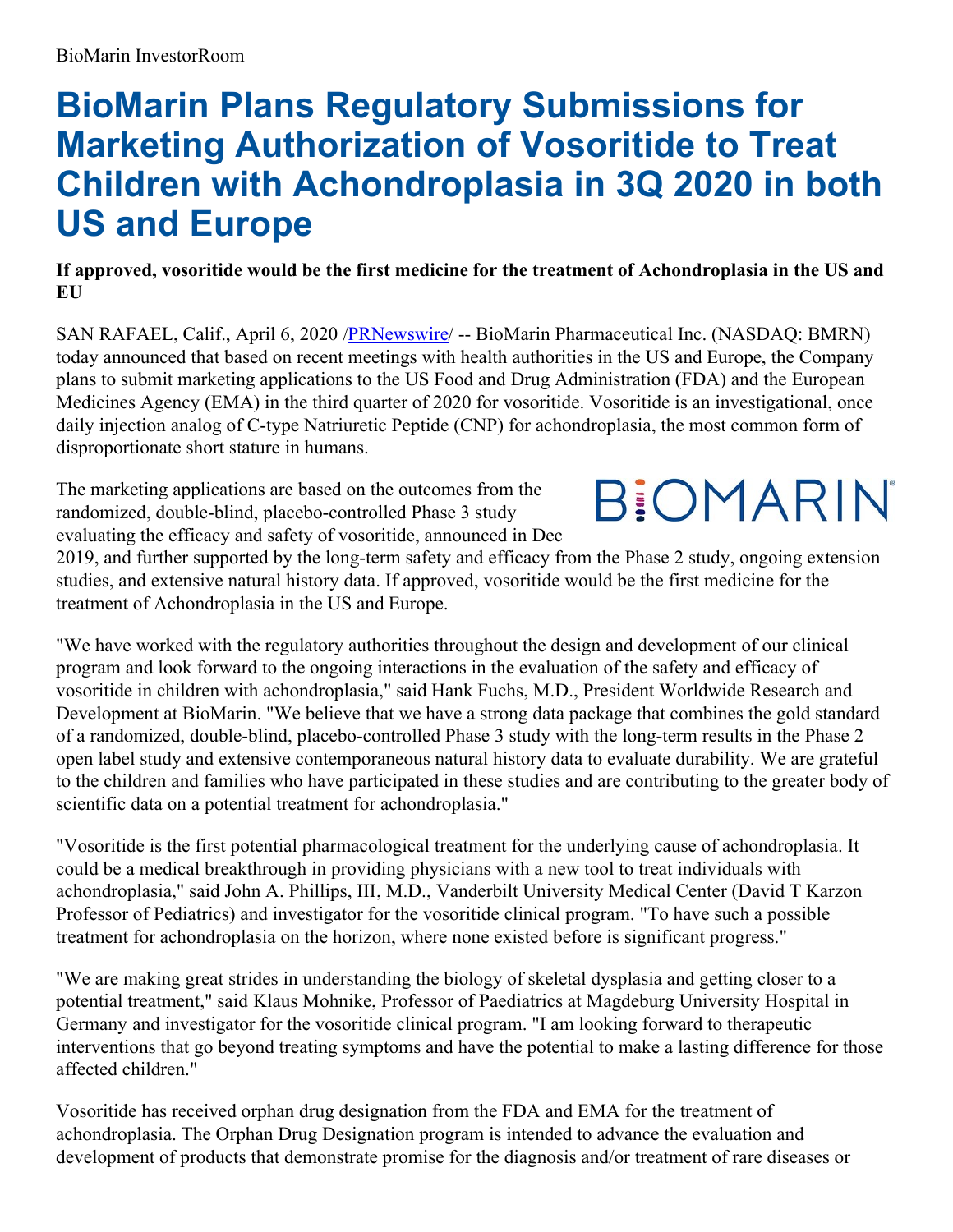conditions.

# **Description of Phase 3 Study**

The global Phase 3 study was a randomized, double-blind, placebo-controlled study of vosoritide in 121 children with achondroplasia aged 5 to 14 for 52 weeks. (The enrollment age criteria were 5 to 18 per the study protocol). Vosoritide is being tested in children whose growth plates are still open. This is approximately 25% of people with achondroplasia. Children in this study have completed a minimum sixmonth baseline study to determine their baseline growth velocity prior to entering the Phase 3 study. The primary endpoint of the study was the change in growth velocity from baseline over one year in children treated with vosoritide compared to placebo. A wide range of secondary and exploratory endpoints included anthropometric measures such as height Z-score, body and limb proportionality and joint geometry; biochemical, biomarker and radiological assessments of bone growth and health; and evaluations of healthrelated quality of life (HRQoL), developmental status, and functional independence. These additional endpoints address the overall impact vosoritide has on achondroplasia and continue to be evaluated in an ongoing open-label extension study where all subjects receive active treatment.

## **Description of Phase 2 Dose Finding Study**

The primary objectives of the open-label, sequential cohort, dose-finding study were to evaluate the safety and tolerability of daily subcutaneous vosoritide and to determine the dose to carry forward to Phase 3. Secondary objectives were to evaluate the effects of vosoritide on change from pre-treatment baseline in annualized growth velocity (cm/year), height Z-scores, and body segment proportionality, the vosoritide pharmacokinetic (PK) profile, and biomarkers of vosoritide activity, and endochondral ossification. All children who completed the 24-month dose finding study were then eligible to continue long term follow up in the ongoing extension study which provides long term evidence of efficacy, durability of effect and safety.

### **About Achondroplasia**

Achondroplasia, the most common form of disproportionate short stature in humans, is characterized by slowing of endochondral ossification, which results in disproportionate short stature and disordered architecture in the long bones, spine, face and base of the skull. This condition is caused by a mutation in the fibroblast growth factor receptor 3 gene (*FGFR3*), a negative regulator of bone growth. Beyond disproportionate short stature, people with achondroplasia can experience serious health complications, including foramen magnum compression, sleep apnea, bowed legs, mid-face hypoplasia, permanent sway of the lower back, spinal stenosis and recurrent ear infections. Some of these complications can result in the need for invasive surgeries such as spinal cord decompression and straightening of bowed legs. In addition, studies show increased mortality at every age.

More than 80% of children with achondroplasia have parents of average stature and have the condition as the result of a spontaneous gene mutation. The worldwide incidence rate of achondroplasia is about one in 25,000 live births. Vosoritide is being tested in children whose growth plates are still "open," typically those under 18 years of age. This is approximately 25% of people with achondroplasia. In the U.S., Europe, Latin America,the Middle East, and most of Asia Pacific, there are currently no licensed medicines for achondroplasia.

# **About BioMarin**

BioMarin is a global biotechnology company that develops and commercializes innovative therapies for patients with serious and life-threatening rare genetic diseases. The company's portfolio consists of six commercialized products and multiple clinical and pre-clinical product candidates. For additional